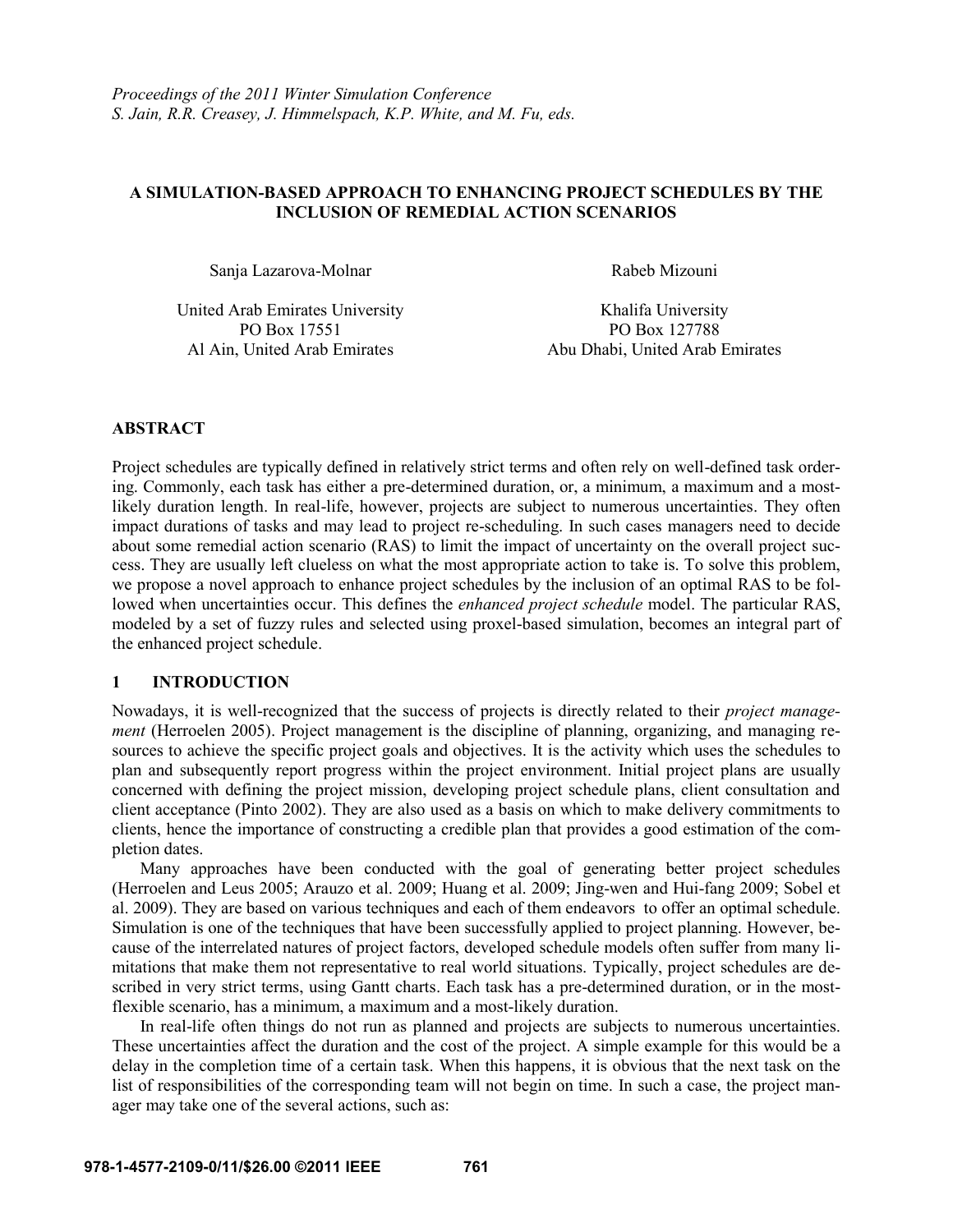- (1) allocate a new team to implement the task, which may consequently affect the rest of the tasks;
- (2) wait until the concerned team becomes available; or
- (3) postpone the task implementation.

Apparently, each of these decisions may affect the project delivery date, but not necessarily in the same way. Managers are, typically, left clueless as to what remedial actions to take to minimize the negative effects of unpredicted events on project's goals and deadlines.

Until now, the major project schedule software packages such as Microsoft Project, are too stiff in defining project schedules. In addition, many of the existing analysis methods and tools oversimplify the uncertainty in projects and thus provide less accurate results and schedules (Huang et al. 2009; Navascués et al. 2009; Sobel et al. 2009).

To increase its effectiveness and, at the same time, provide realistic definition and analysis, a project schedule has to accommodate a high degree of uncertainty and offer recommendations to aid the decision making processes in various predictable uncertain scenarios. This implies that the schedule itself should guide the decisions about the best remedial actions to be taken to minimize the deviation from project"s ultimate goals. Therefore, we propose that project schedules are described in a way that allows their adaptation as new information becomes available. To achieve this goal, we have implemented modifications on the basic project schedule model.

To summarize, our purpose is to help the generation of *a more realistic and insightful* planning. The challenges we target to answer are:

- 1) How can an initial project plan be more insightful and more realistic?;
- 2) How can an initial project plan simulation help managers in better assessing risks associated with their decisions when uncertainties arise?; and finally,
- 3) What changes should be made to incorporate these remedial action scenarios to the simulation model to make it more flexible?

Figure 1(a) illustrates a simple project schedule, modeled using a classical Gantt chart. The project schedule consists of four tasks (*Task1*, *Task2*, *Task3*, and *Task4*) and two available teams (*Team A* and *Team B*). All tasks have predefined executors leading to one possible scenario of execution. Such model is in fact rigid and it is not able to anticipate the occurrence of any unpredictable event.

Figure 1(b) illustrates the enhanced project schedule that we propose. While having the same number of tasks and teams, two majors features are added:

- 1) a "*floating task*" (*Task 2*), which is a non-vital task that can be executed by any of the two teams, albeit with different duration distribution functions based on teams" expertise.
- 2) a *remedial action scenario* (RAS), provided on the right-hand side, which is meant to accompany the project schedule as a set of recommendations during its implementation. This RAS suggests that depending on the durations of *Task2* and *Task4*, *Task3* is may be cancelled. This is an example of changing the sequencing, once more information is available.

In our previous work (Lazarova-Molnar and Mizouni 2010; Lazarova-Molnar and Mizouni 2010) we were able to successfully model and simulate the type of schedules described in Figure 1(b). We developed an approach to analyze and simulate the effects of the uncertainties and remedial actions on the duration of a project. To account for resource re-allocations we have also defined a new type of task, which we termed as "floating task". This task is typically a non-crucial task for the success of the project and could be implemented by a number of teams, albeit with different duration distribution functions, and based on their availabilities. During this work, we showed that the modeling of the *on-the-fly* decisions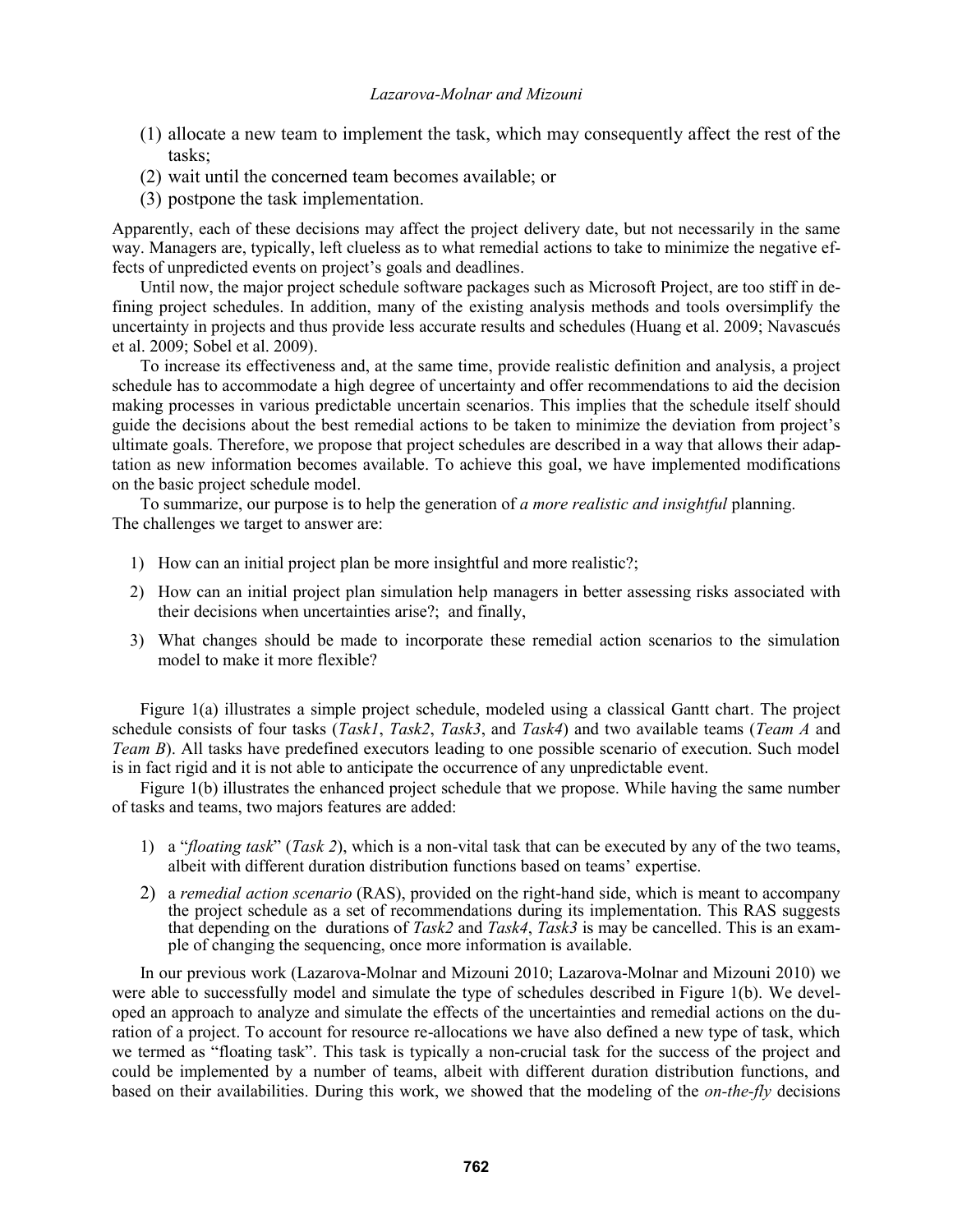makes a significant difference in the prediction of the duration of the project and consequently needs to be considered.



Figure 1: Illustration of: a) Classical Project Scheduling based on Gantt Chart and b) Enhanced Project Scheduling Based on Gantt Chart and RAS

Enhanced project schedules, defined in the afore-described way are flexible and allow for a high degree of beneficial interventions, as opposed to the rigid ones that are traditionally described by Gantt charts and handed to project managers.

Remedial action scenarios are modeled using *fuzzy rules*. A strong argument for using fuzzy rules is the solid theory of the straightforward conversion of linguistic expressions into fuzzy membership functions (Zadeh 1975). Our approach will invite experts to spend more time thinking, analyzing and using historical data to set the parameters in the model. E.g., our approach asks for estimation of task duration probability distribution functions for each team that is capable of performing it, thus leaving open possibilities for variable task executors and task sequences; an important factor in designing the remedial action scenarios. Basically, the process of defining an enhanced project schedule assures a careful and highquality initial planning, thus reducing the risk in the project. To summarize, in this paper, we propose to use the enhanced project scheduling to assess different possible remedial action scenarios the manager can consider in case of uncertainties. The result of the simulation will guide the choice of the manager to better fulfill project goals.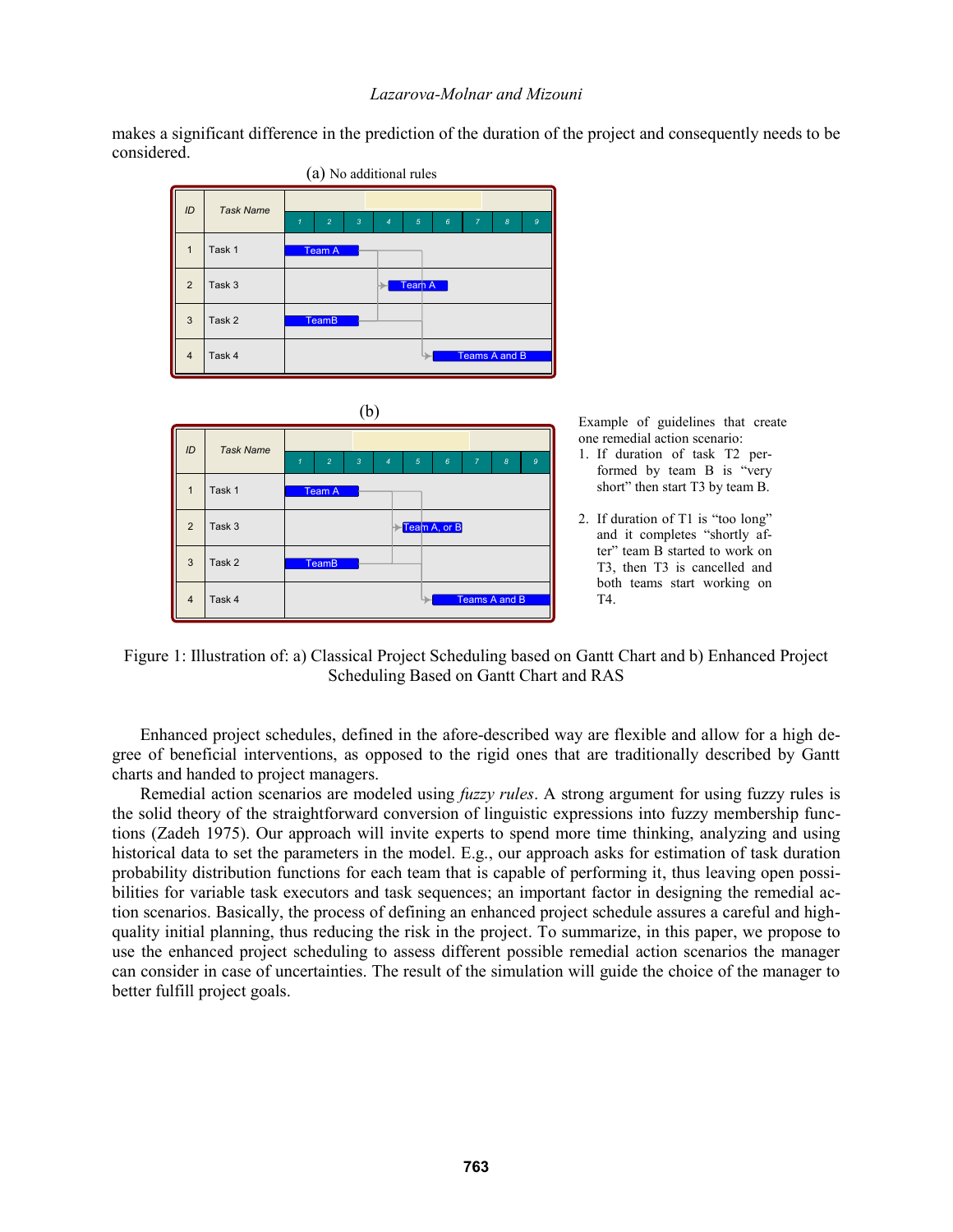## **2 SUITABILITY OF THE PROXEL-BASED METHOD FOR SIMULATION OF THE ENHANCED PROJECT SCHEDULES**

The proxel-based simulation method is our method of choice for the analysis of the enhanced project schedules. Our decision was based on the flexibility and accuracy of the method that allowed us to easily incorporate the fuzzy rules within the existing method"s framework.

The proxel-based method is a simulation method based on the method of supplementary variables (Cox 1955). It was introduced and formalized in (Horton 2002; Lazarova-Molnar 2005). The advantages of the proxel-based method are its flexibility to analyze stochastic models that can have complex dependencies and at the accuracy of results, which is comparable to the accuracy of Markov chain numerical solvers (Stewart 1994).

The proxel-based method is based on expanding the definition of a state by including additional parameters which trace the relevant quantities in one model through a previously chosen time step. Typically this includes, but is not limited to, age intensities of the relevant transitions. The expansion implies that all parameters pertinent for calculating probabilities for future development of a model are identified and included in the state definition of the model.

Proxels (stands for probability elements), as basic computational units of the algorithm, follow dynamically all possible expansions of one model. The state-space of the model is built on-the-fly, as illustrated in Figure 2, by observing every possible transiting state and assigning a probability value to it (*Pr* in the figure stands for the probability value of the proxel). The state space is built by observing all possible options of what can happen at the next time step. The first option for the model is to transit to another discrete state in the next time step, according to the associated transitions. The second option is that the model stays in the same discrete state, which results in a new proxel too. Zero-probability states are not stored and, as a result, no further investigated. Consequently, only the truly reachable (i.e. tangible) states of the model are stored and expanded. At the end of a proxel-based simulation run, a transient solution is obtained which outlines the probability of every state at every point in time, as discretized through the chosen size of the time step. It is important to notice that one source of error of the proxel-based method comes from the assumption that the model makes at most one state change within one time step. This error is elaborated in (Lazarova-Molnar 2005).



Figure 2: Illustration of the development of the proxel-based simulation algorithm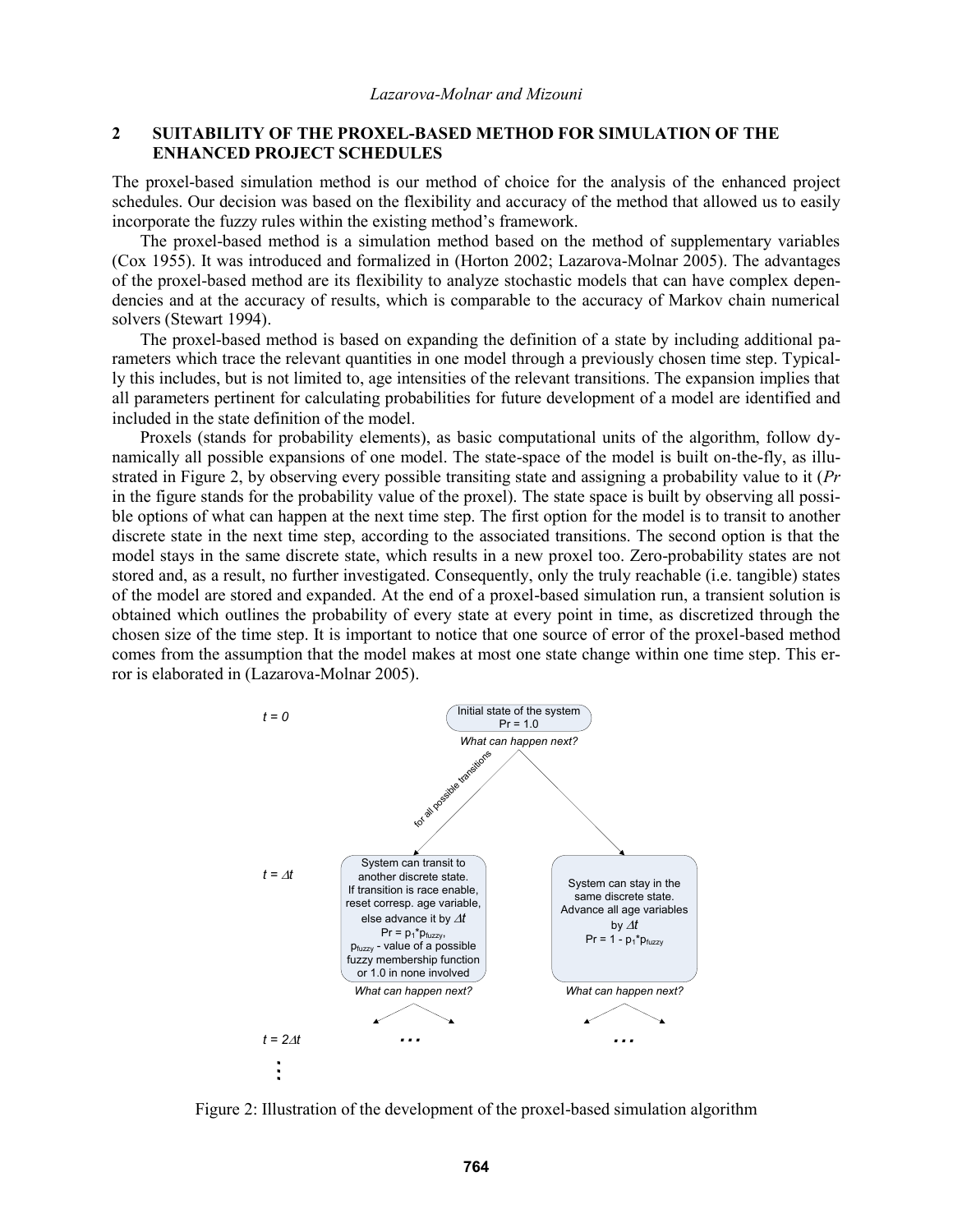Each proxel carries the probability of the state that it describes (in Figure 2 denoted as *Pr*). Probabilities are calculated using the instantaneous rate function (IRF), also known as hazard rate function. The IRF approximates the probability that an event will happen within a predetermined elementary time step, given that it has been pending for a certain amount of time  $\tau$  (indicated as 'age intensity'). It is calculated from the probability density function (*f*) and the cumulative distribution function (*F*) using the following formula:

$$
\mu(\tau) = \frac{f(\tau)}{1 - F(\tau)}\tag{1}
$$

As all state-space based methods, this method also suffers from the state-space explosion problem (Lin, Chu et al. 1987), but it can be predicted and controlled by calculating the lifetimes of discrete states in the model. In addition, its efficiency and accuracy can be further improved by employing discrete phases and extrapolation of solutions (Isensee and Horton 2005). More on the proxel-based method can be found in (Lazarova-Molnar 2005).

For our purpose we extended the original proxel-based simulation algorithm to account for the RAS (shown by the  $p_{fuzzy}$  variable in Figure 2). They fitted straightforwardly into the existing framework. The proxel-based simulation can answer a number of questions, such as:

- a) What is the overall duration of the project?, or
- b) What is the probability that the project is completed before a certain deadline?

The relevant statistics are collected by introducing rewards and their adequate manipulation. They are introduced as rewards associated with the completions of tasks. They allow a probabilistic assessment of the completion of a task, subject to the RAS associated with the project schedule. Finally, the results obtained are probability functions of time that show the probabilities of having each task completed.

#### **3 ENHANCED PROJECT SCHEDULING USING FUZZY RULES**

We propose the definition of a schedule to include the possible uncertainties that can arise and quantify those using statistical probability distributions. In addition to this, we propose formalizing the remedial actions that managers can consider. Every schedule along with the set of remedial actions (RAS) creates, what we term as: *enhanced project schedule*. Formally, each project schedule consists of two components: initial Gantt chart and a remedial action scenario, as shown in Figure 3. The RAS consists of a set of fuzzy *if-then* production rules. These rules make the project evolving and thus, the sequencing of tasks, dynamic and changing.

Let us take the example of a simple software development project schedule, subject to various uncertainties. The enhanced schedule would consist of a Gantt chart, where each task that corresponds to a requirement implementation, is associated with a probability distribution function for its duration, as well as a set of fuzzy rules (or RAS) that describe the remedial strategy under certain conditions (e. g. if task A finishes in a very short time than proceed to task B, else skip task B). The set of fuzzily specified guidelines are obtained by simulating a set of possible RAS, and accordingly selecting the most optimal one (similar to the simple example presented in Figure 1(b)).

Figure 4 shows our simulation approach. Once the enhanced project schedule is designed, we simulate each RAS using the proxel-based method and pick the best one based on the success criteria for the project (project goal). The probability that the project is delivered before deadline is an example of a success criteria. However, in another case, the budget may play a more important role, or, more often, it might be both.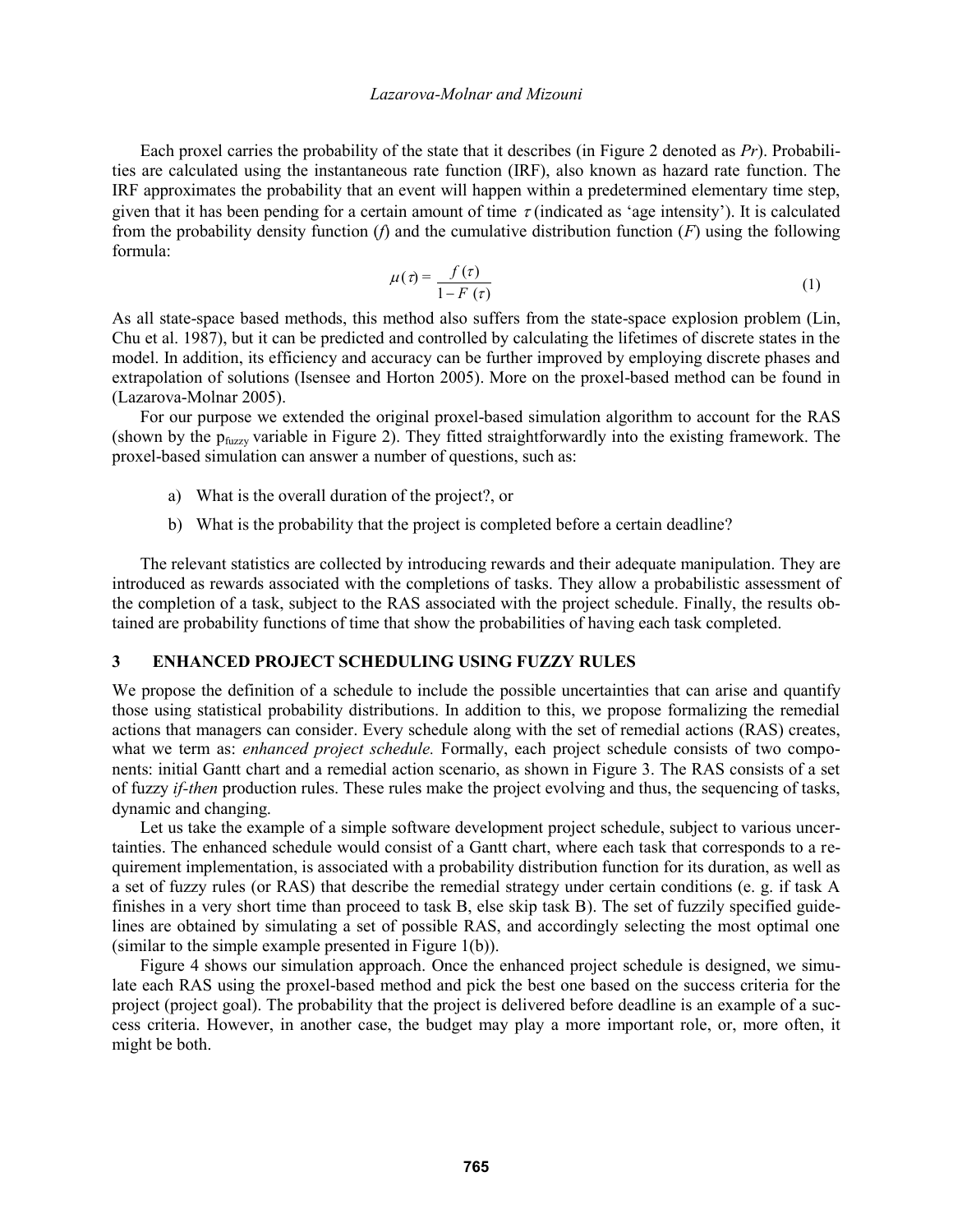

Figure 3: EPS Components

Figure 4:Simulation Approach

Once the simulation of the chosen RAS provides good results with respect to project goals (i.e. complete as many tasks as possible, complete in as short time as possible, or minimize budget), it can be communicated to the project manager to aid his/her decision making process. We see the fuzziness as a great advantage as it leaves a certain degree of freedom to the project manager as well, to involve his/her knowledge/perceptions he/she might have.

The proxel-based simulation method allows for a great flexibility in schedules and provides solutions with regards to all anticipated uncertainties. This helps us in picking the best RAS that specify the best recommended remedial actions when uncertainties occur.

# **3.1 Model Description**

Each Enhanced Project Schedule (EPS) is described in the following way:

$$
EPS = (A, P, T, D, W, F, IGC),
$$
 where

- $A = \{A_1, A_2, ..., A_n\}$ , set of tasks, where each task corresponds to a task in the project schedule
- $P = \{P_1, P_2, ..., P_m\}$ , set of precedence constraints, that are actually tuples of two tasks where the completion of the first one is a pre-requirement for commencing the second one, e.g.  $(A_x, A_y)$ would mean that completing of  $A_x$  is a pre-requirement for beginning  $A_y$
- $T = \{T_1, T_2, ..., T_l\}$ , set of teams available for the execution of the project
- $\bullet$   $D = \{d_1, d_2, ..., d_s\}$ , set of probability distribution functions that correspond to duration of tasks performed by the competent teams
- $\bullet$   $W = \{w_1, w_2, ..., w_t\}$ , set of mappings of distribution functions to competent teams and tasks
- $\bullet$   $F = \{f_1, f_2, ..., f_s\}$ , set of fuzzy rules that define the remedial action scenario
- $\bullet$  IGC Initial Gantt Chart, initial sequencing of tasks that satisfies the set of precedence constraints provided by P

and where  $P \subseteq A \times A$ , and  $W \subseteq A \times M \times D$ . Also,  $A = A^c \cup A^n$ , where  $A^c$  is the set of cancelable tasks and  $A<sup>n</sup>$  is the set of non-cancelable tasks. Cancelable task is a task that is non-vital for the success of the project, and thus, not compulsory, however, useful for the value of the project. Non-cancelable tasks are the ones that are crucial for the success of the project. This differentiation is important for the realistic simulation of project schedules.

Each fuzzy rule is made up of two parts: *condition* and *action*, formally expressed as "*condition*  $\Rightarrow$ action". Conditions can be described either by using strict terms, or fuzzy ones. An action can typically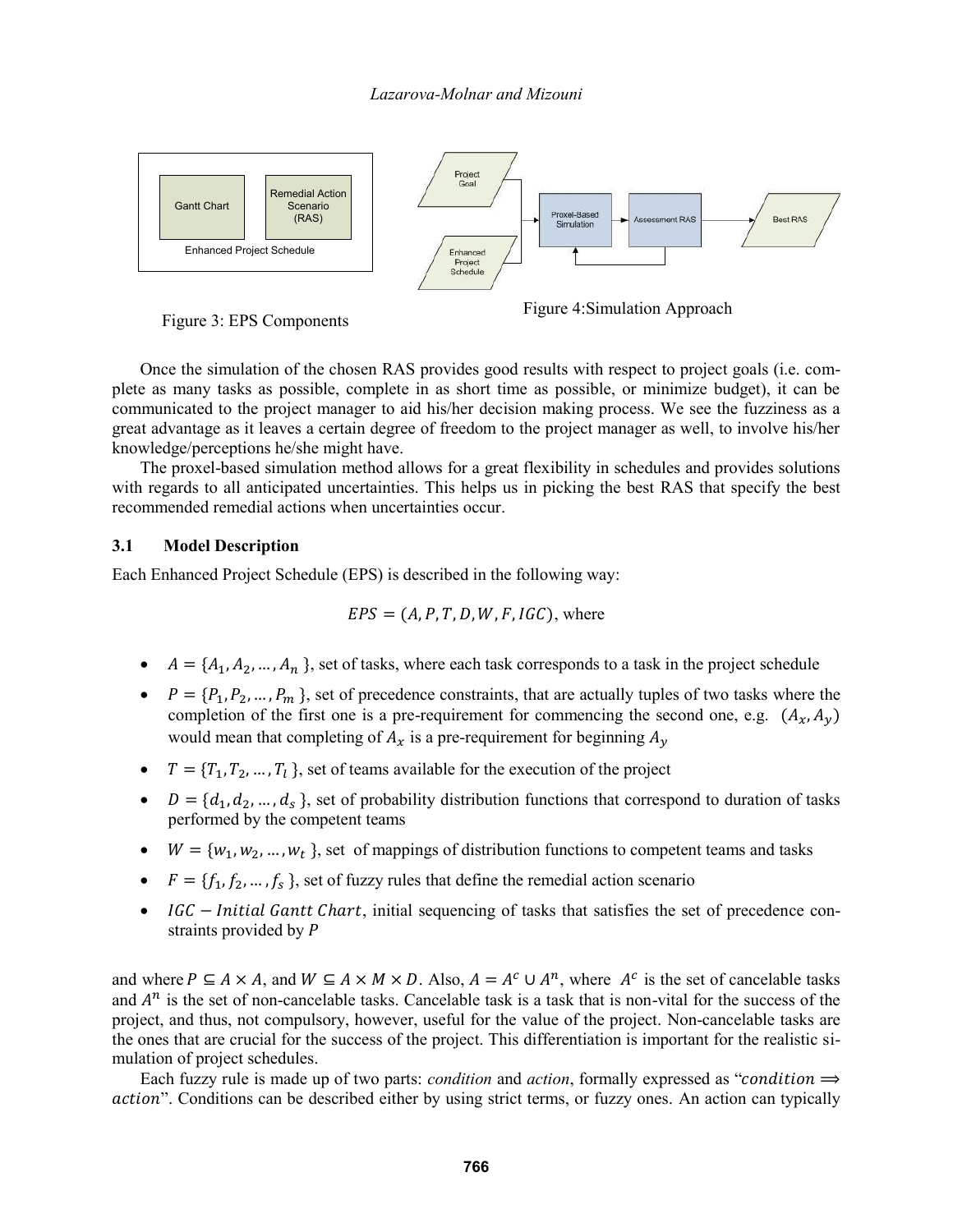be canceling or interrupting some of the tasks, or one of the various types of rescheduling. This is the fact that makes our schedule description evolving, rather than rigid and inflexible. Two examples of fuzzy rules are:

 $A_x$  takes too long  $\Rightarrow$  cancel  $A_y$ 

or

## $A_x$  completes quickly after  $A_y \Rightarrow$  cancel  $A_z$ .

Both are examples for typical proceedings during project execution. However, in our approach we allow for their modeling, assessment and quantitative evaluation. This makes it straightforward to study the tradeoffs between the various RAS and test for the best possible RAS to balance the uncertainties, as described by  $F$ . Note that  $F$  can be an empty set too, which would imply sticking to the original project schedule provided by IGC. Once such remedial action scenario is provided, it is associated to the project schedule and handed to the project manager as a decision making aid. This is further demonstrated by a simple example in the following section.

### **4 EXPERIMENTS**

We consider a general example of a project schedule that contains 4 tasks, identified as: Task 1, Task 2, Task 3, and Task 4. Tasks can be performed by one of the two teams, as predetermined: Team A and Team B, albeit tasks 1, 2 and 3 have fixed human resource allocation, i.e. performing team and task 4 is a *cancelable floating task*, and can be performed by either team A or B. The initial Gantt chart (*IGC*) of the sample project schedule is shown in Figure 4, where the green-colored tasks are cancelable and the team capable of carrying out task is labeled on the task itself. In addition to this the project schedule has a predefined deadline  $\Lambda$ 



Figure 5: Initial Gantt chart of the example project schedule (the green-colored tasks are cancelable)

The model that we are using to present our approach consists of three types of tasks:

- non-cancelable, non-floating (rigid): Tasks 1 and 2,
- cancelable, non-floating: Task 3, and
- cancelable, floating: Task 4.

Apparently, the last two categories (the cancelable tasks) are the ones that represent the "useful" requirements, i.e. the features that are "nice to have" but not compulsory for the functionality of the final product.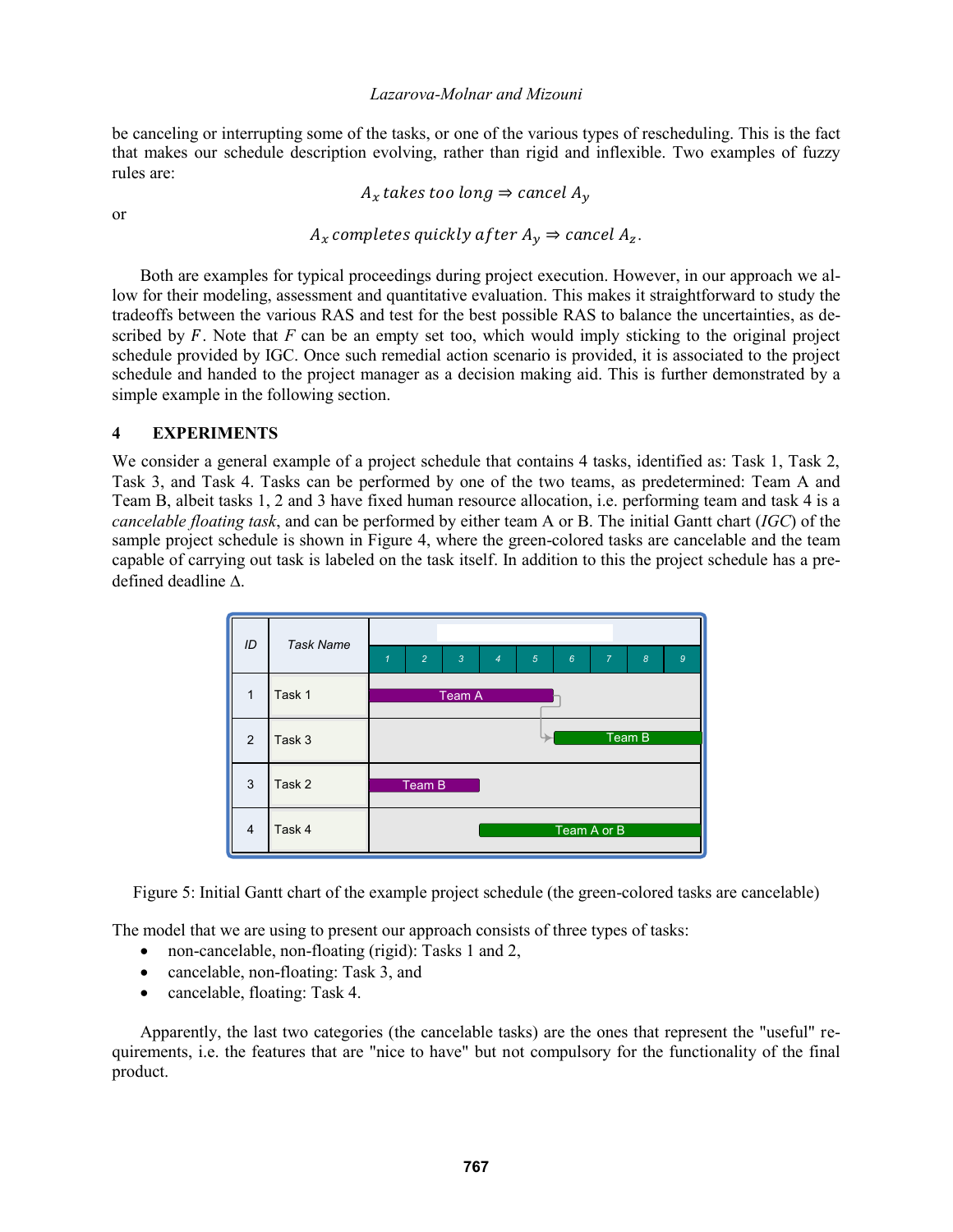The project schedule is described as an enhanced project schedule, which means it also features a RAS, under which conditions it is observed. The RAS enhances the degree of consideration of the uncertainty and creates a dynamic project schedule, based on an initial one.

In our case the three remedial action scenarios are defined as follows:

- *a*) *RAS (a): If the duration of tasks 1 or 2 is close to the deadline*  $\Delta$ *, then do not start working on any of the tasks 3 or 4 and do not interrupt the other team if they have already started to work on either of the latter two tasks.*
- b) *RAS (b): If the team assigned to a certain task (Task 3 in our case) is unavailable then cancel the task*.
- *c) RAS (c): No guidelines are provided and the manager is instructed to follow the original schedule.*

For all three RAS we will calculate the following performance measures:

- the probability of completing the project before the deadline, and
- the number of tasks completed before the deadline (since some tasks may be canceled).

Our goal is to decide which of the RAS yields the best performance, given the constraints of the initial project schedule. For this purpose we run proxel-based simulation which allows us to collect the necessary statistics to answer our question.

For illustration, the state-space of our model for the RAS (a) is shown in Figure 5. The red arrows represent state-transitions that occur as a result of the evaluation to true of the "close to the deadline" fuzzy function. Each state is represented by the tasks that the two teams work on currently, as well as the set of completed tasks (*I* stands for Idle), e.g.  $(T4, T3)_{T1,T2}$  means that team A is working on Task 4, team B is working on Task 3, and both Task 1 and Task 2 have been completed.



Figure 6: State-space of the project schedule model from

**Figure 5**, considered under RAS (a)

The concrete parameters of our model, used in the experiments, are as follows:

- Duration of Task  $1 \sim$  Uniform (2.0, 10.0)
- Duration of Task  $2 \sim \text{Normal}(7.0, 1.0)$
- Duration of Task  $3 \sim$  Uniform (2.0, 8.0)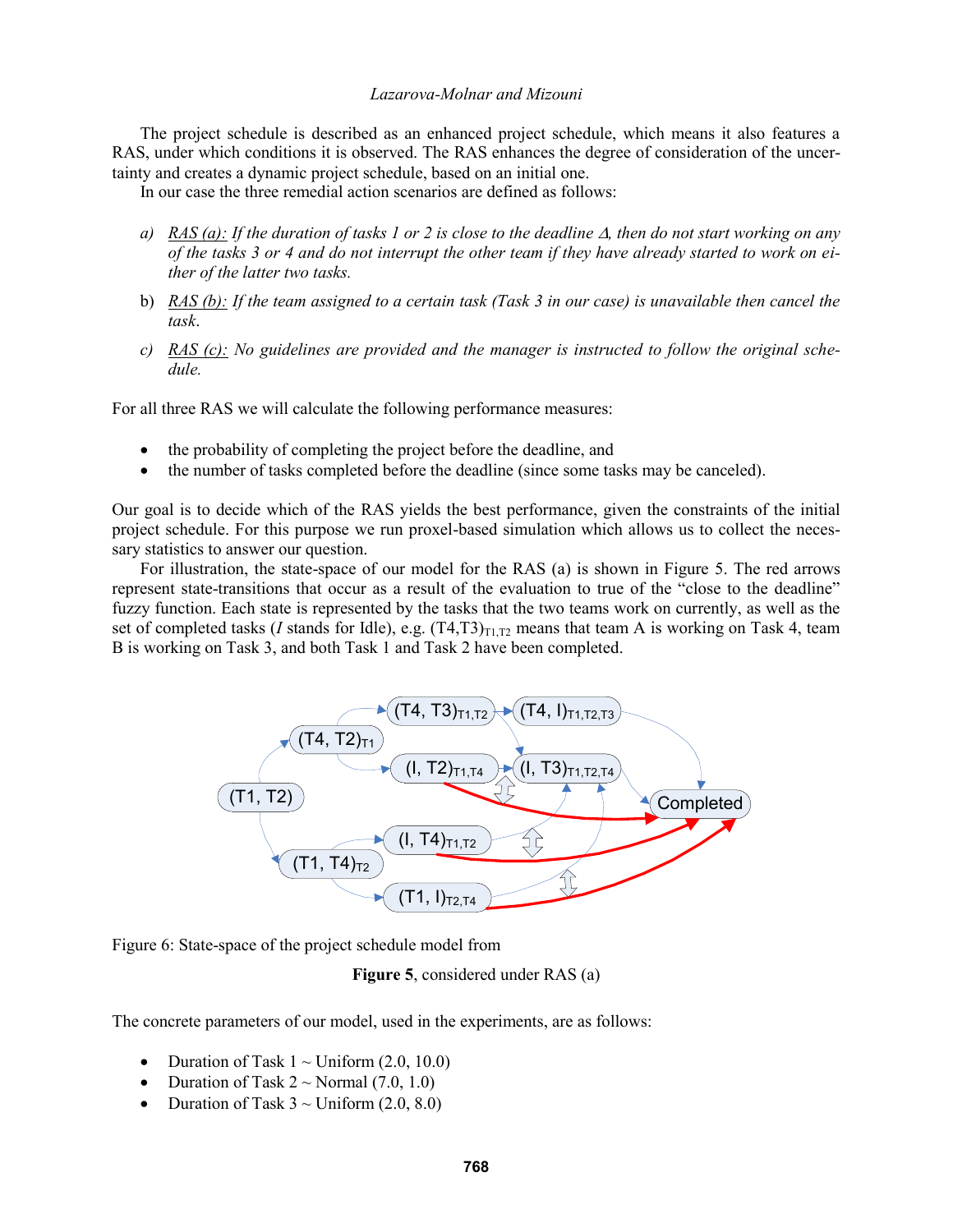- Duration of Task 4, performed by:
	- $\circ$  Team A ~ Weibull (3.5, 1.5)
	- $\circ$  Team B ~ Uniform (2.0, 5.0)

The fuzzy membership function that describes *close to deadline* is defined as follows:

$$
\mu(t, a, b) = \begin{cases}\n0, & t < a \\
\frac{t - a}{b - a}, & a \le t \le b, \text{ where } a = \Delta - \frac{\Delta}{4}, b = \Delta. \\
1, & t > b\n\end{cases}
$$

In our concrete case, as  $\Delta = 15$ , thus the concrete fuzzy membership function is  $\mu(t, 11.25, 15.0)$ .

# **4.1 Experimental Results**

In the following we present the results of the simulation of our model. The proxel-based simulation provides complete results for any quantity of interest, in this case it is the probability function of the duration of the project (shown in

Figure 7) and the probability function of having all four tasks completed (shown in Figure 8). The measures are not limited to this and these two are provided for illustration only. In general, they can include any quantities that are relevant to project's goals.

The simulation results will provide us with an overview to aid the selection of the most suitable remedial action scenario with respect to project's goals.



Figure 7: Probability of having all four tasks of the project completed for the three possible RAS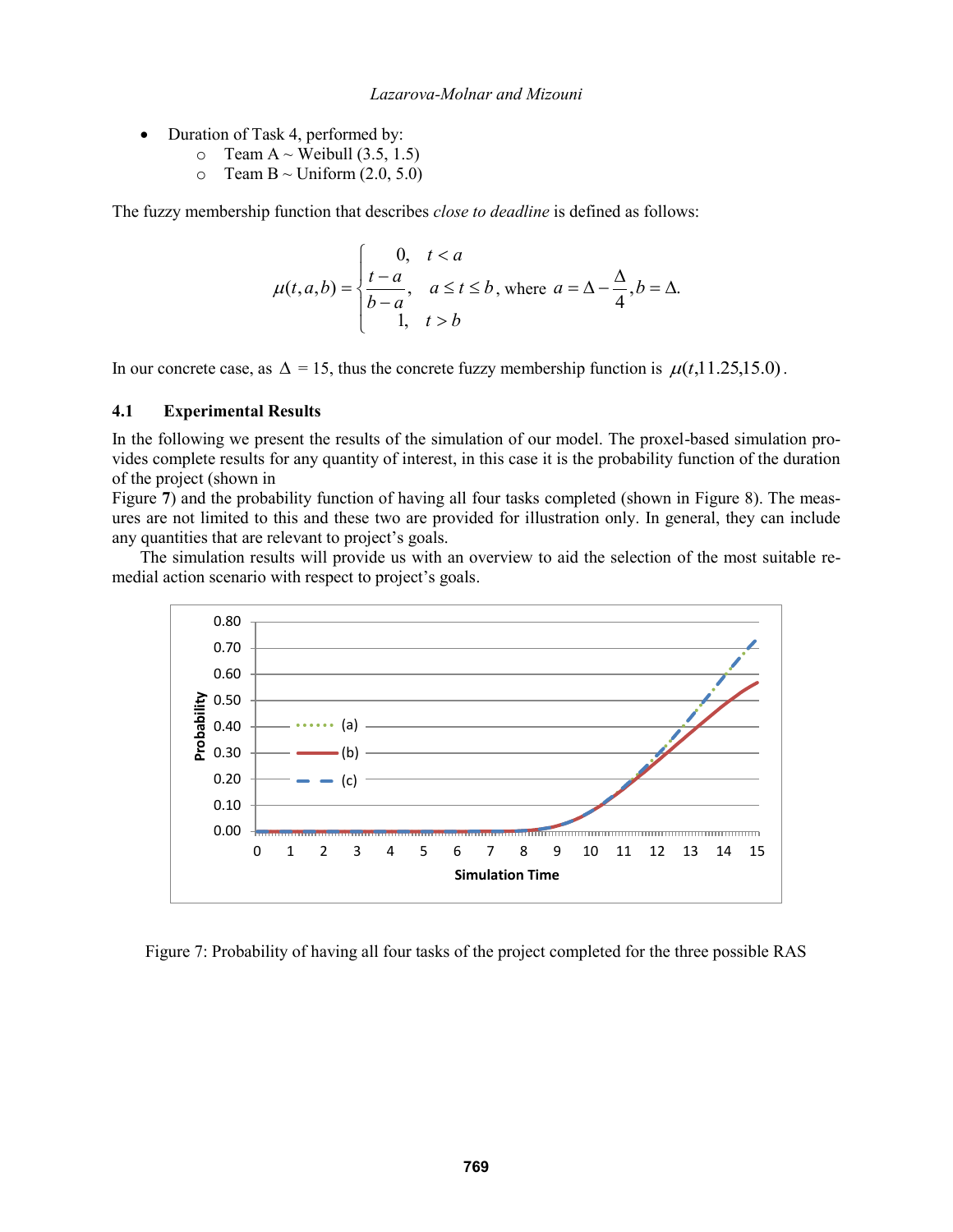

Figure 8: Probability of having the project completed for the three possible RAS

From the simulation results we can see that the best RAS that yields the highest probability of having the project completed before the deadline is RAS (a), closely followed by (b). However, in terms of the number of tasks completed, RAS (a) and (c) have the highest probability of having all tasks completed before the deadline. Judging from this, we can conclude that the RAS (a) seems most favorable for this project schedule. Also, we can clearly see that the rigid RAS (c) which does not allow for any changes has the lowest probability of having the project completed before the deadline.

# **5 SUMMARY AND OUTLOOK**

In this paper we present a novel simulation-based approach to defining project schedules, such that they can also serve as guides when uncertainties appear and provide recommendations to project managers to support their decision making processes. Decisions made in this way, will not be solely based on human judgment, as the usual approach is, but also based on sound models and methodologies.

We believe that this is a much more effective way of designing schedules and that it exceeds classical project schedules by allowing all available information to be utilized. Instead of having a static schedule, the inclusion of remedial action scenarios makes enhanced project schedules dynamic and evolving. This corresponds much better to real-world project implementation developments.

Our model and approach can be further enhanced to allow for project schedule simulations to commence at any point in time during the project and thus provide real-time analysis. This will improve the accuracy of predictions, as later during project implementation, some uncertainties are not uncertain anymore due to the fact that the project has already taken directions.

## **REFERENCES**

- Arauzo, J. A., J. M. Galán, et al. 2009. "Multi-agent technology for scheduling and control projects in multi-project environments. An Auction based approach." *Inteligencia Artificial* **42**: 12-20.
- Charette, R. N. 2005, July 2010. "Why Software Fails?" from http://spectrum.ieee.org/computing/software/why-software-fails/.
- Cox, D. R. 1955. "The analysis of non-Markovian stochastic processes by the inclusion of supplementary variables." *Proceedings of the Cambridge Philosophical Society* **51**(3): 433-441.
- Denning, P. J. and R. D. Riehle. 2009. "The profession of IT Is software engineering engineering?" *Communications of the ACM* **52**(3): 24-26.
- Herroelen, W. 2005. "Project Scheduling—Theory and Practice." *Production and Operations Management* **14**(4): 413-432.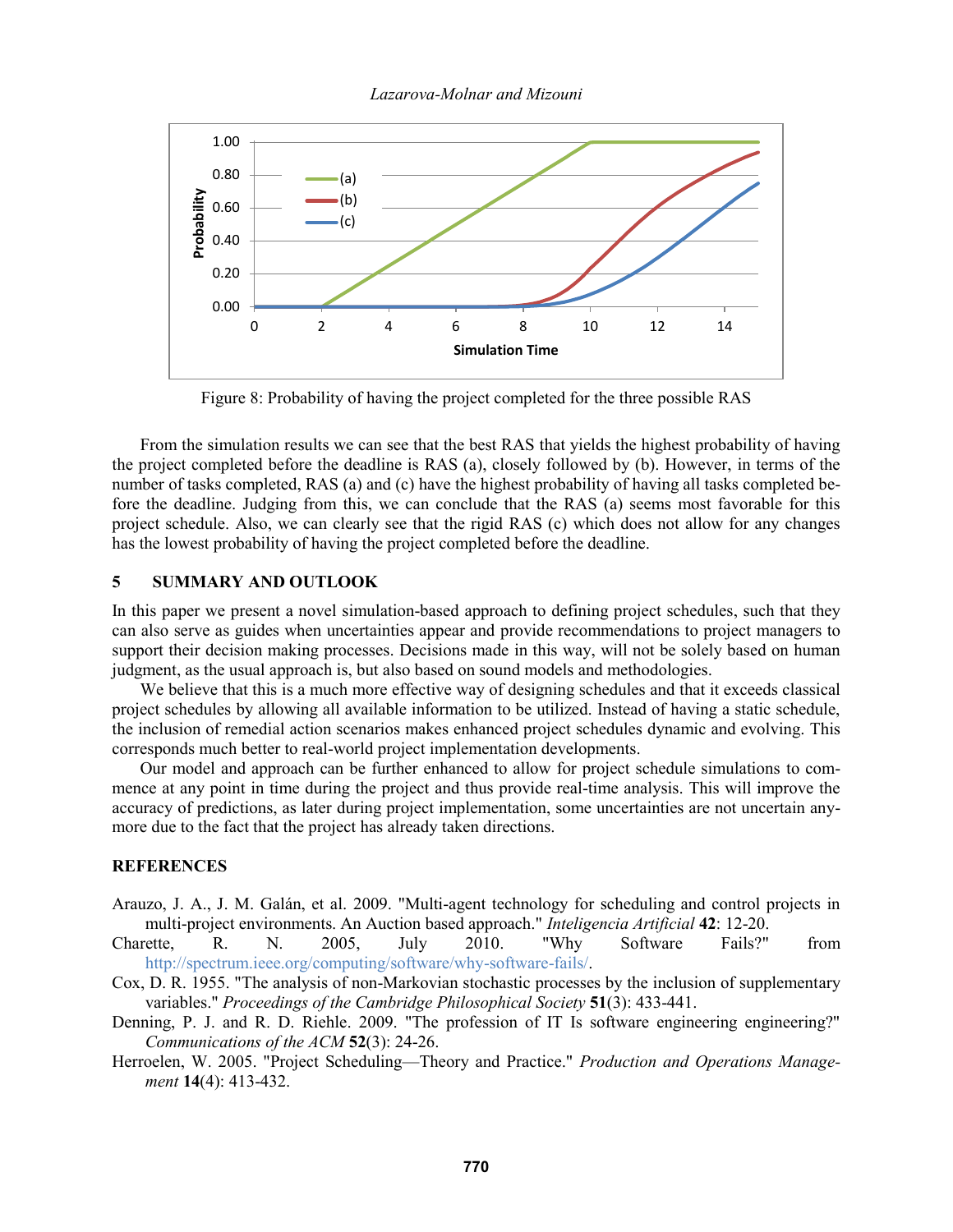- Herroelen, W. and R. Leus. 2005. "Project scheduling under uncertainty: Survey and research potentials." *European Journal of Operational Research* **165**(2): 289-306.
- Horton, G. 2002. "A new paradigm for the numerical simulation of stochastic Petri nets with general firing times." *Proceedings of the European Simulation Symposium*.
- Huang, W., L. Ding, et al. 2009. *Project Scheduling Problem for Software Development with Random Fuzzy Activity Duration Times*, Springer.
- Isensee, C. and G. Horton. 2005. "Approximation of Discrete Phase-Type Distributions." *Proceedings of the 38th annual Symposium on Simulation*: 99-106, ACM.
- Jing-wen, Z. and S. Hui-fang. 2009. "Multi-Mode Double Resource-Constrained Time/Cost Trade-Offs Project Scheduling Problems." *International Conference on Management and Service Science*, MASS '09.
- Kerzner, H. 1998. *In search of excellence in project management: Successful practices in high performance organizations*, Van Nostrand Reinhold.
- Lazarova-Molnar, S. 2005. "The Proxel-Based Method: Formalisation, Analysis and Applications." Faculty of Informatics. Magdeburg, University of Magdeburg. **Ph.D.**
- Lazarova-Molnar, S. and R. Mizouni. 2010. *Floating Task: Introducing and Simulating a Higher Degree of Uncertainty in Project Schedules*, IEEE.
- Lazarova-Molnar, S. and R. Mizouni. 2010. "Modeling Human Decision Behaviors for Accurate Prediction of Project Schedule Duration." *Enterprise and Organizational Modeling and Simulation*: 179- 195.
- Leus, R. 2004. "The generation of stable project plans." *4OR: A Quarterly Journal of Operations Research* **2**(3): 251-254.
- Lin, F. J., P. Chu, et al. 1987. "Protocol verification using reachability analysis: the state space explosion problem and relief strategies." *ACM SIGCOMM Computer Communication Review* **17**(5): 126-135.
- Matta, N. F. and R. N. Ashkenas. 2003. "Why good projects fail anyway." *Harvard Business Review* **81**(9): 109-116.
- Navascués, J., I. Ramos, et al. 2009. *A Hybrid Model for Dynamic Simulation of Custom Software Projects in a Multiproject Environment*, Springer.
- Pinto, J. K. 2002. *Project Management*.
- Sobel, M. J., J. G. Szmerekovsky, et al. 2009. "Scheduling projects with stochastic activity duration to maximize expected net present value." *European Journal of Operational Research* **198**(3): 697-705.
- Stewart, W. 1994. *Introduction to the Numerical Solution of Markov Chains*. Princeton University Press.
- Wateridge, J. F. 2010. "Delivering successful IS/IT projects: eight key elements from success criteria to review via appropriate management, methodologies and teams." London, Brunel University.
- Zadeh, L. A. 1975. "The concept of a linguistic variable and its application to approximate reasoning--I\* 1." *Information Sciences* **8**(3): 199-249.

#### **AUTHOR BIOGRAPHIES**

**SANJA LAZAROVA-MOLNAR** is an Assistant Professor in Computer Science at United Arab Emirates University. She received her Diploma in Computer Science from the "Sts. Cyril and Methodius" University in Macedonia and her M.Sc. in Computational Visualistics and Ph.D. in Computer Science from "Otto-von-Guericke" University of Magdeburg in Germany. Her main research interests are simulation and modeling, with the main focus on their methodology for achievement of more accurate and valid results. Her e-mail is sanja@uaeu.ac.ae.

**RABEB MIZOUNI** is an assistant professor in the Department Software engineering at Khalifa University, Abu Dhabi, UAE. She got her PhD and her MSc in Electrical and Computer Engineering from Concordia University, Montreal, Canada in 2007 and 2002 respectively. After her graduation, Rabeb joined SAP research labs in Montreal where she acquired experience in the development of mobile appli-